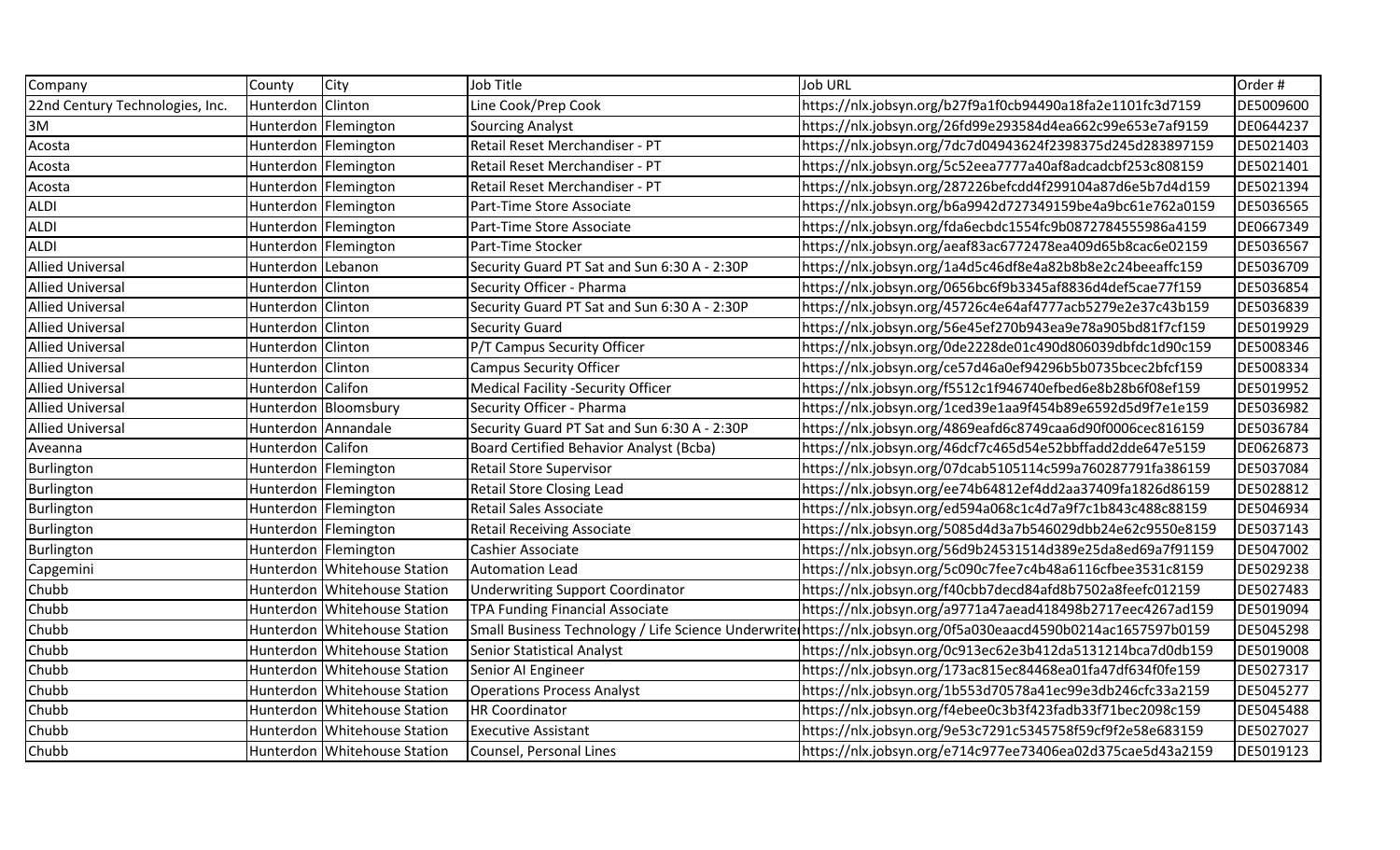| Chubb                                             |                     | Hunterdon Whitehouse Station   | Compliance Officer, Accident and Health    | https://nlx.jobsyn.org/43b2eb36d0cb4111a1f15d576752d665159 | DE5045583 |
|---------------------------------------------------|---------------------|--------------------------------|--------------------------------------------|------------------------------------------------------------|-----------|
| Chubb                                             |                     | Hunterdon Whitehouse Station   | CISA Hybrid Renewal Underwriter:           | https://nlx.jobsyn.org/76bd9a604945477ab0ee594049b39171159 | DE5027074 |
| Chubb                                             |                     | Hunterdon   Whitehouse Station | <b>AVP &amp; Actuary</b>                   | https://nlx.jobsyn.org/c66d3028edbd4538957180bbcbe12380159 | DE5019114 |
| Chubb                                             |                     | Hunterdon   Whitehouse Station | <b>AVP &amp; Actuary</b>                   | https://nlx.jobsyn.org/a6e51c7b1ecc47f58f3c95eaaa4e037a159 | DE5019050 |
| Chubb                                             |                     | Hunterdon   Whitehouse Station | <b>Associate Underwriting Coordinator</b>  | https://nlx.jobsyn.org/bb37439d393f4d328933e39857288883159 | DE5027367 |
| <b>Club Demonstration Services</b>                |                     | Hunterdon   Flemington         | <b>CDS Part Time Product Demonstrator</b>  | https://nlx.jobsyn.org/c9eaffa903b547f38a86642153a4b503159 | DE0617758 |
| <b>Cognizant Technology Solutions</b>             |                     | Hunterdon Whitehouse Station   | Senior .Net Developer                      | https://nlx.jobsyn.org/401bc8a9e9934f37948847f0c6f77e3d159 | DE5010376 |
| Comprehensive Behavior Supports Hunterdon Califon |                     |                                | <b>Behavior Therapist For Autism (ABA)</b> | https://nlx.jobsyn.org/5cc944d1bb6c4ef38591ecb6980d380d159 | DE5014130 |
| <b>Custom Alloy Corporation</b>                   |                     | Hunterdon High Bridge          | Maintenance Mechanic Level 1               | https://nlx.jobsyn.org/702687990ed5421db546fb57c617d005159 | DE0666483 |
| <b>CVS Health</b>                                 |                     | Hunterdon   Flemington         | <b>Staff Pharmacist FT</b>                 | https://nlx.jobsyn.org/67c800a61c2046f29cadb511f8e7a123159 | DE5020579 |
| <b>CVS Health</b>                                 |                     | Hunterdon   Flemington         | Case Manager RN- Hunterdon County NJ       | https://nlx.jobsyn.org/1fc512a1f47f45efbfaad82ef194f6d9159 | DE5037218 |
| <b>Dimensional Dental Management</b>              |                     | Hunterdon Flemington           | Dental Hygienist - Part-Time               | https://nlx.jobsyn.org/9ea19b8cc0c547b790fdd2e82feb9e66159 | DE0622614 |
| EAST COAST COLORANTS, LLC                         |                     | Hunterdon Lambertville         | Machine Operator/ Material Handler         | https://nlx.jobsyn.org/6f6fabf1e202465d887d9970d42bd0a3159 | DE0621412 |
| G4S Secure Solutions (USA) Inc.                   | Hunterdon Annandale |                                | <b>Security Officer</b>                    | https://nlx.jobsyn.org/7893c098841a4f98a989337e72699438159 | DE0666585 |
| Georgia-Pacific                                   | Hunterdon Milford   |                                | <b>Production Associate</b>                | https://nlx.jobsyn.org/b496e457dee74f60bec7149321976d71159 | DE5033335 |
| Georgia-Pacific                                   | Hunterdon Milford   |                                | Maintenance Technician                     | https://nlx.jobsyn.org/177a74e75885454aa6fafb37efa3cb3d159 | DE5033336 |
| Georgia-Pacific                                   | Hunterdon Milford   |                                | 3rd Shift Maintenance Technician           | https://nlx.jobsyn.org/a88ac031543f49258bf0a75ab746f071159 | DE5033347 |
| Goddard School                                    | Hunterdon   Clinton |                                | Part Time Assistant Teacher                | https://nlx.jobsyn.org/90da766efc0d48a09706c30ef7551ce2159 | DE0631001 |
| Greenman-Pedersen, Inc.                           | Hunterdon Lebanon   |                                | Team Leader for Bridge Inspection          | https://nlx.jobsyn.org/bc98432625cc45ddb6aae1d8e6aeb364159 | DE0639632 |
| Greenman-Pedersen, Inc.                           | Hunterdon Lebanon   |                                | Team Leader - Bridge Inspection            | https://nlx.jobsyn.org/c1ff35f7319040f2b648b80dd7d0e82c159 | DE5034924 |
| Greenman-Pedersen, Inc.                           | Hunterdon Lebanon   |                                | <b>Municipal Engineer</b>                  | https://nlx.jobsyn.org/9a7296d4b6b24c90bebf0d45495b1a42159 | DE5034912 |
| Greenman-Pedersen, Inc.                           | Hunterdon Lebanon   |                                | Mechanical Hvac Engineers And Designers    | https://nlx.jobsyn.org/b55ab8e1e09846dc8a61701dcc0b9630159 | DE5044312 |
| Greenman-Pedersen, Inc.                           | Hunterdon Lebanon   |                                | <b>Lead Commisioning Agent</b>             | https://nlx.jobsyn.org/1571aa1d14904ac784fef3cd14d514e2159 | DE5034992 |
| Greenman-Pedersen, Inc.                           | Hunterdon Lebanon   |                                | Junior Graphic Designer                    | https://nlx.jobsyn.org/01a08c7f79654dae985533a08aea708e159 | DE5044311 |
| Greenman-Pedersen, Inc.                           | Hunterdon Lebanon   |                                | Hydrology/hydraulics Engineer              | https://nlx.jobsyn.org/bad2de927c404dcfad377082cc913012159 | DE5044346 |
| Greenman-Pedersen, Inc.                           | Hunterdon Lebanon   |                                | Hydrology & Hydraulics Engineer            | https://nlx.jobsyn.org/7c55c2711f5b47cd92075092053bbe88159 | DE0652563 |
| Greenman-Pedersen, Inc.                           | Hunterdon Lebanon   |                                | Gis Technician                             | https://nlx.jobsyn.org/36e709792d834734ae854f2c0c2e044b159 | DE5044335 |
| Greenman-Pedersen, Inc.                           | Hunterdon Lebanon   |                                | <b>GIS Data Collection Technician</b>      | https://nlx.jobsyn.org/aa4f99838e264895a7b5f1ae00282333159 | DE0639612 |
| Greenman-Pedersen, Inc.                           | Hunterdon Lebanon   |                                | Fall 2022 Civil/highway Engineering Co-op  | https://nlx.jobsyn.org/0102a9eb50034e7c8557a9b569de63b7159 | DE5034991 |
| Greenman-Pedersen, Inc.                           | Hunterdon Lebanon   |                                | <b>Entry-level Traffic Engineer</b>        | https://nlx.jobsyn.org/f26531ef36cf45e08391cfcf6c16f2ff159 | DE5044261 |
| Greenman-Pedersen, Inc.                           | Hunterdon Lebanon   |                                | <b>Entry Level - Traffic Engineer</b>      | https://nlx.jobsyn.org/6fe93b4a575c461baa3e45918cdfe7b4159 | DE0639544 |
| Greenman-Pedersen, Inc.                           | Hunterdon Lebanon   |                                | Entry Level - Civil/Highway Engineer       | https://nlx.jobsyn.org/795c7eeb56974ed6bd08d2cce91d723f159 | DE0639526 |
| Greenman-Pedersen, Inc.                           | Hunterdon Lebanon   |                                | <b>Electrical Engineers And Designers</b>  | https://nlx.jobsyn.org/103927d5b8e342c49e970bd133baa0d5159 | DE5044294 |
| Greenman-Pedersen, Inc.                           | Hunterdon Lebanon   |                                | Data Technician                            | https://nlx.jobsyn.org/22497b66d76e4582b208fc1d17949333159 | DE5044295 |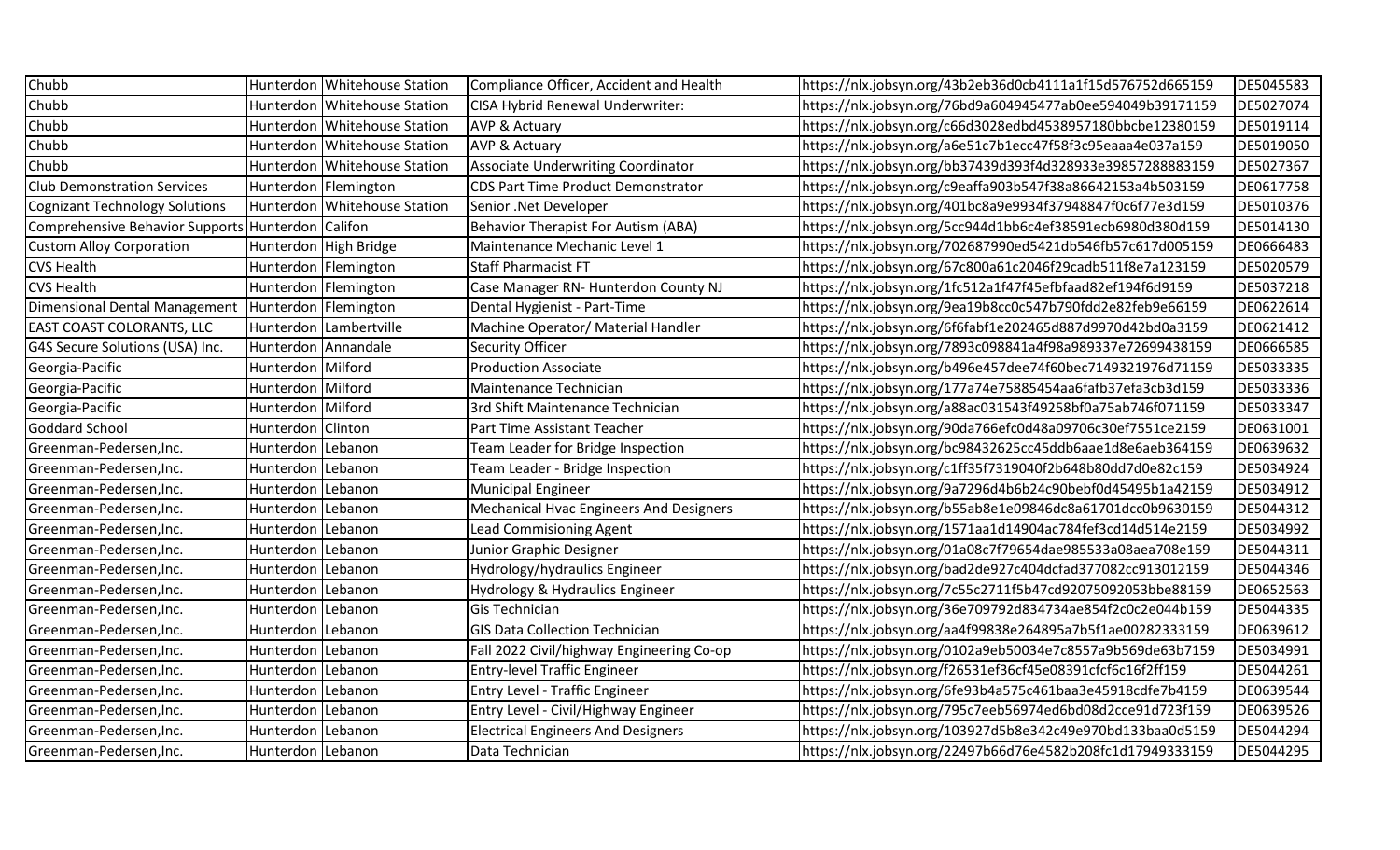| Greenman-Pedersen, Inc.                                  | Hunterdon Lebanon |                        | Construction Inspector - Transit/Rail             | https://nlx.jobsyn.org/6dd8cf694ba24330bbb586a4a0d4f6ea159 | DE0639587 |
|----------------------------------------------------------|-------------------|------------------------|---------------------------------------------------|------------------------------------------------------------|-----------|
| Greenman-Pedersen, Inc.                                  | Hunterdon Lebanon |                        | Construction Inspector                            | https://nlx.jobsyn.org/3705b87378084e0d916fb8982b1abbdd159 | DE5044345 |
| Greenman-Pedersen, Inc.                                  | Hunterdon         | Lebanon                | Cad Manager                                       | https://nlx.jobsyn.org/8ebb29559ca1479b830f764c030969a8159 | DE5044219 |
| Greenman-Pedersen, Inc.                                  | Hunterdon Lebanon |                        | <b>Bridge Engineer</b>                            | https://nlx.jobsyn.org/826bff741e12412d903fc9bcf67d047b159 | DE0669496 |
| Hunterdon Central Regional High S Hunterdon   Flemington |                   |                        | <b>Anticipated Spanish Teacher</b>                | https://nlx.jobsyn.org/9e02e30a3005409c8babfec57d68b4d3159 | DE0625839 |
| Hunterdon Family Dental                                  |                   | Hunterdon   Flemington | Dental Front Desk Receptionist                    | https://nlx.jobsyn.org/8e5330771ce94d5aba720c9f2b823c69159 | DE0655417 |
| Hunterdon Family Dental                                  |                   | Hunterdon   Flemington | Dental Assistant With X-ray                       | https://nlx.jobsyn.org/6d740bf9c19a4e81b3a20085b8aaa884159 | DE0655416 |
| Hunterdon Health Care System                             | Hunterdon Milford |                        | <b>Patient Service Representative</b>             | https://nlx.jobsyn.org/2e254fea4d8940639daa6d43c2545510159 | DE5037991 |
| Hunterdon Health Care System                             |                   | Hunterdon   Flemington | Unit Coordinator - Emergency Room                 | https://nlx.jobsyn.org/7dd8e2de314b46488bf0b536999f0716159 | DE5037630 |
| Hunterdon Health Care System                             |                   | Hunterdon   Flemington | RN Per Diem - Emergency Dept                      | https://nlx.jobsyn.org/bc724c1096254e1ebb761cf4481a5d90159 | DE5037637 |
| Hunterdon Health Care System                             |                   | Hunterdon   Flemington | RN Per Diem - 5 West                              | https://nlx.jobsyn.org/3fa1da8ccd74412db907d7f3e1ab10ea159 | DE5037678 |
| Hunterdon Health Care System                             |                   | Hunterdon   Flemington | RN - 5 South - Progressive Step Down/Observation  | https://nlx.jobsyn.org/014e1180f52f4b648e80f30c4758775d159 | DE5047326 |
| Hunterdon Health Care System                             |                   | Hunterdon   Flemington | RN - 5 North - Med/Surg                           | https://nlx.jobsyn.org/c55053ece45e4798901200a35fc9b4eb159 | DE5037642 |
| Hunterdon Health Care System                             |                   | Hunterdon   Flemington | <b>RN</b>                                         | https://nlx.jobsyn.org/3f82b9e36b8848688572af9e0932bc85159 | DE0657746 |
| Hunterdon Health Care System                             |                   | Hunterdon   Flemington | Registrar Phlebotomist                            | https://nlx.jobsyn.org/7b2a38c926134893a5e31315c3d56e3e159 | DE5047325 |
| Hunterdon Health Care System                             |                   | Hunterdon   Flemington | Radiographer                                      | https://nlx.jobsyn.org/13b97504e2484ce8ac6af7eebd180555159 | DE5037635 |
| Hunterdon Health Care System                             |                   | Hunterdon   Flemington | <b>Radiation Therapist</b>                        | https://nlx.jobsyn.org/5855e248285b4beeb0eaaa6471159f2a159 | DE5037639 |
| Hunterdon Health Care System                             |                   | Hunterdon   Flemington | Physician                                         | https://nlx.jobsyn.org/16094a7e8f5e4e1cad76fdd0e739e85b159 | DE5037677 |
| Hunterdon Health Care System                             |                   | Hunterdon   Flemington | <b>Patient Service Representative</b>             | https://nlx.jobsyn.org/9af8dabd37124654887ab1de37a69677159 | DE5037640 |
| Hunterdon Health Care System                             |                   | Hunterdon   Flemington | Patient Care Assistant - 5 West                   | https://nlx.jobsyn.org/a6a9ad3fe0854ecf969e53873d76107e159 | DE0627106 |
| Hunterdon Health Care System                             |                   | Hunterdon   Flemington | <b>Outpatient RN</b>                              | https://nlx.jobsyn.org/66cd5a1e729f4678aa144b94500b6837159 | DE5020854 |
| Hunterdon Health Care System                             |                   | Hunterdon   Flemington | <b>Outpatient RN</b>                              | https://nlx.jobsyn.org/8ff66322157948be9004b70bc4d5f987159 | DE0670697 |
| Hunterdon Health Care System                             |                   | Hunterdon   Flemington | Outpatient LPN \$3,000 Sign On Bonus              | https://nlx.jobsyn.org/4ec41e23e2f64b2fac9284fa55984b05159 | DE5047327 |
| Hunterdon Health Care System                             |                   | Hunterdon   Flemington | Outpatient LPN \$3,000 Sign On Bonus              | https://nlx.jobsyn.org/d27cd85ead5a4e93a6434e8c745c323a159 | DE5037633 |
| Hunterdon Health Care System                             |                   | Hunterdon   Flemington | Nursing Intern - Float Nursing                    | https://nlx.jobsyn.org/03e86f58082149a3ac3cc88b32977c5d159 | DE5037643 |
| Hunterdon Health Care System                             |                   | Hunterdon   Flemington | <b>Lead Financial Counselor</b>                   | https://nlx.jobsyn.org/6838bc0127954c9c9e5811bf4375eb22159 | DE0667619 |
| Hunterdon Health Care System                             |                   | Hunterdon   Flemington | Group Support Facilitator - Cardiopulmonary Rehab | https://nlx.jobsyn.org/741209bb1b5d41269c467fde3ec3f594159 | DE5037636 |
| Hunterdon Health Care System                             |                   | Hunterdon   Flemington | Director Mobile Intensive Care Unit               | https://nlx.jobsyn.org/59fc6ce4717f422ea38a5919cb1b1b3a159 | DE5037629 |
| Hunterdon Health Care System                             |                   | Hunterdon   Flemington | Counselor                                         | https://nlx.jobsyn.org/e7667f48e7ca4836b7dda52c04f5fd0c159 | DE5037631 |
| Hunterdon Health Care System                             |                   | Hunterdon   Flemington | Cook Per Diem                                     | https://nlx.jobsyn.org/9e6a72542fe94465ab688f593bc284b3159 | DE5020855 |
| Hunterdon Health Care System                             |                   | Hunterdon   Flemington | <b>Clinical Resource RN - Float Nursing</b>       | https://nlx.jobsyn.org/80c50bfbaa5a4553bab71aedf2a4e4ff159 | DE5020858 |
| Hunterdon Health Care System                             |                   | Hunterdon   Flemington | <b>Clinical Resource RN - Float Nursing</b>       | https://nlx.jobsyn.org/61ccc78352ba49e3a50c1335799f71b8159 | DE5020857 |
| Hunterdon Health Care System                             |                   | Hunterdon   Flemington | <b>Clinical Resource RN - Float Nursing</b>       | https://nlx.jobsyn.org/95ccb5dda8744f01924131f8b560d123159 | DE5020856 |
| Hunterdon Health Care System                             |                   | Hunterdon   Flemington | <b>Advanced Practice Nurse</b>                    | https://nlx.jobsyn.org/eb98a405e93c45c8bb0a0ed55190faa2159 | DE5037634 |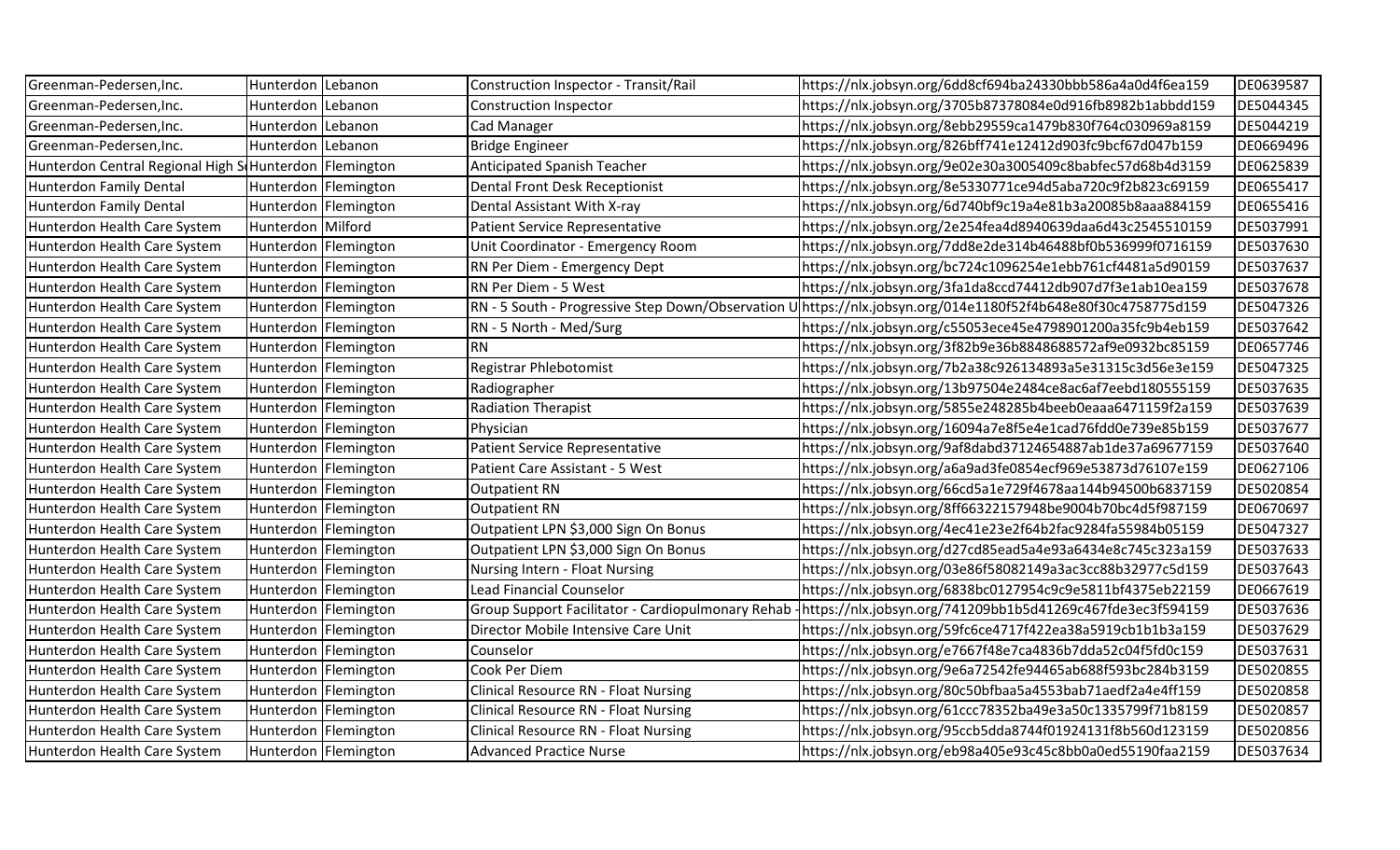| Hunterdon Health Care System                      | Hunterdon Flemington |                        |                                                | Administrative Nursing Supervisor - Nursing Supervis https://nlx.jobsyn.org/90a28f7bfb424e00adf5e700c63f31dc159 | DE5037644 |
|---------------------------------------------------|----------------------|------------------------|------------------------------------------------|-----------------------------------------------------------------------------------------------------------------|-----------|
| Hunterdon Health Care System                      | Hunterdon Clinton    |                        | <b>Outpatient LPN</b>                          | https://nlx.jobsyn.org/3e5e8e974218409b984579649465e18a159                                                      | DE5037641 |
| Hunterdon Helpline                                |                      | Hunterdon   Flemington | <b>Community Resource Specialist</b>           | https://nlx.jobsyn.org/fc7173c9156047188254490a9294b627159                                                      | DE0621179 |
| Hunterdon Helpline                                |                      | Hunterdon   Flemington | <b>Community Resource Coordinator</b>          | https://nlx.jobsyn.org/4fd0bf22cd45405ca290a436789af779159                                                      | DE0621178 |
| Intertek USA Inc.                                 |                      | Hunterdon   Whitehouse | QA Auditor II                                  | https://nlx.jobsyn.org/fe0f063461c641e18403c06b1a56ce06159                                                      | DE5018124 |
| JPMorgan Chase                                    |                      | Hunterdon   Flemington |                                                | Part Time (30 Hour) Associate Banker-Flemington, N https://nlx.jobsyn.org/9605a4e346044b4d9cc32c3072901f95159   | DE5011112 |
| Kohl's                                            |                      | Hunterdon   Flemington |                                                | Part-Time Stockroom Operations Associate (Early Mdhttps://nlx.jobsyn.org/ce8f10a380ea4a5b936b0e9b1deebb1d159    | DE5029414 |
| Kohl's                                            |                      | Hunterdon   Flemington | Part-Time Stockroom Operations Associate       | https://nlx.jobsyn.org/11cb2536876a47a0aadea6ab39e26b6a159                                                      | DE5014163 |
| Kohl's                                            |                      | Hunterdon   Flemington | Part-Time Retail Sales Associate               | https://nlx.jobsyn.org/1677b7d1a54f49e7bbd7d2084c431712159                                                      | DE5014169 |
| Lowe's                                            |                      | Hunterdon   Flemington | FT-Sales Associate - Flooring-Opening          | https://nlx.jobsyn.org/336e8081315d4af5a23a13731ac3df0a159                                                      | DE5047694 |
| Lumen                                             |                      | Hunterdon   FLEMINGTON | <b>Digital Marketing Manager</b>               | https://nlx.jobsyn.org/ac060f1f225749e09595d866be0ffdc1159                                                      | DE5038237 |
| Lumen                                             | Hunterdon CLINTON    |                        | Digital Marketing Manager                      | https://nlx.jobsyn.org/ca94dc2f602e4793a26c3dd79a8073c6159                                                      | DE5038249 |
| Lumen                                             |                      | Hunterdon ANNANDALE    | Digital Marketing Manager                      | https://nlx.jobsyn.org/da06cd51438842c382912b122d5cdc37159                                                      | DE5030565 |
| <b>Mallinckrodt Pharmaceuticals</b>               | Hunterdon Hampton    |                        | Workplace Experience Coordinator               | https://nlx.jobsyn.org/5f44b0be462648fc8e6133b8ae9596e3159                                                      | DE5024617 |
| <b>Mallinckrodt Pharmaceuticals</b>               | Hunterdon Hampton    |                        | Workplace Experience Coordinator               | https://nlx.jobsyn.org/d253d11e5b53413ca734fd82e5d7dc38159                                                      | DE5021700 |
| <b>Mallinckrodt Pharmaceuticals</b>               | Hunterdon Hampton    |                        | Senior Director, Patient Services Experience   | https://nlx.jobsyn.org/d996e7cef2f44b56be23673c4afda738159                                                      | DE5016995 |
| <b>Mallinckrodt Pharmaceuticals</b>               | Hunterdon Hampton    |                        | Senior Director, Patient Services Experience   | https://nlx.jobsyn.org/22eb0b34734f4320b74625f5f0e566e3159                                                      | DE5011372 |
| <b>Mallinckrodt Pharmaceuticals</b>               | Hunterdon Hampton    |                        | Manager, Quality Operations                    | https://nlx.jobsyn.org/cc803c47eafb443c887864c6dfc88a6d159                                                      | DE5017000 |
| <b>Mallinckrodt Pharmaceuticals</b>               | Hunterdon   Hampton  |                        | <b>Facilities Coordinator, Operations</b>      | https://nlx.jobsyn.org/a19549318c574b54b25bbf0880558061159                                                      | DE5021702 |
| <b>Mallinckrodt Pharmaceuticals</b>               | Hunterdon Hampton    |                        | <b>Facilities Coordinator, Operations</b>      | https://nlx.jobsyn.org/0d7a5ba233924f588b14ce353e99e849159                                                      | DE5016969 |
| <b>Mallinckrodt Pharmaceuticals</b>               | Hunterdon Hampton    |                        | <b>Director Contract Manufacturing</b>         | https://nlx.jobsyn.org/a62914f5b7614b90ba4ac259e9772c68159                                                      | DE5042084 |
| <b>Mallinckrodt Pharmaceuticals</b>               | Hunterdon Hampton    |                        | <b>Director Contract Manufacturing</b>         | https://nlx.jobsyn.org/6c19b5237aaf461184b84958e344d740159                                                      | DE5030260 |
| Marriott                                          | Hunterdon Lebanon    |                        | Housekeeper                                    | https://nlx.jobsyn.org/8ef00fd4593d4e549f37dc3260d35447159                                                      | DE5047616 |
| <b>Maser Consulting P.A</b>                       | Hunterdon Hampton    |                        | Senior Project Engineer-Civil/Site             | https://nlx.jobsyn.org/254d1633163146b68636e46e820fc2f7159                                                      | DE5024615 |
| Maser Consulting P.A                              | Hunterdon Hampton    |                        | Senior Civil/Site Engineer                     | https://nlx.jobsyn.org/8345c172c761437bb850b8c8e1914679159                                                      | DE5024595 |
| New York Life Insurance Co                        | Hunterdon Lebanon    |                        | <b>Policy Administration Solution Engineer</b> | https://nlx.jobsyn.org/6b401334c61149a9881b58a9adf2b4ab159                                                      | DE5018088 |
| New York Life Insurance Co                        | Hunterdon Lebanon    |                        | Full Stack Developer, Investments Technology   | https://nlx.jobsyn.org/ee3a53c3442f45aa90513a19c9504b4e159                                                      | DE5026693 |
| New York Life Insurance Co                        | Hunterdon   Lebanon  |                        | <b>CVP - Development Lead</b>                  | https://nlx.jobsyn.org/0b7c82c310f54aac9f34205c6ccd6a70159                                                      | DE5018184 |
| New York Life Insurance Co                        | Hunterdon Lebanon    |                        | <b>Annuities Application Developer</b>         | https://nlx.jobsyn.org/bb46a653892544d0a79adc7295104e26159                                                      | DE5010136 |
| New York Life Insurance Company Hunterdon Lebanon |                      |                        | <b>Policy Administration Solution Engineer</b> | https://nlx.jobsyn.org/4936088c1afc40819eec6470ba766049159                                                      | DE5013220 |
| New York Life Insurance Company Hunterdon Lebanon |                      |                        | Full Stack Developer, Investments Technology   | https://nlx.jobsyn.org/746733aa46fc40aba0ddae26417cc9d2159                                                      | DE5028346 |
| New York Life Insurance Company Hunterdon Lebanon |                      |                        | <b>CVP - Development Lead</b>                  | https://nlx.jobsyn.org/35ae2fb86c1e4a07a7af87da946eb871159                                                      | DE5013226 |
| Organon & Co.                                     | Hunterdon Lebanon    |                        | Sr. Software Engineer, SW Foundations          | https://nlx.jobsyn.org/5f9c7ca7392e46be917f1ef885dbf006159                                                      | DE5020863 |
| Organon & Co.                                     | Hunterdon Lebanon    |                        | Director - US Commercial Legal                 | https://nlx.jobsyn.org/7e482a5b94d54b76aa40c42fc12fb423159                                                      | DE5020864 |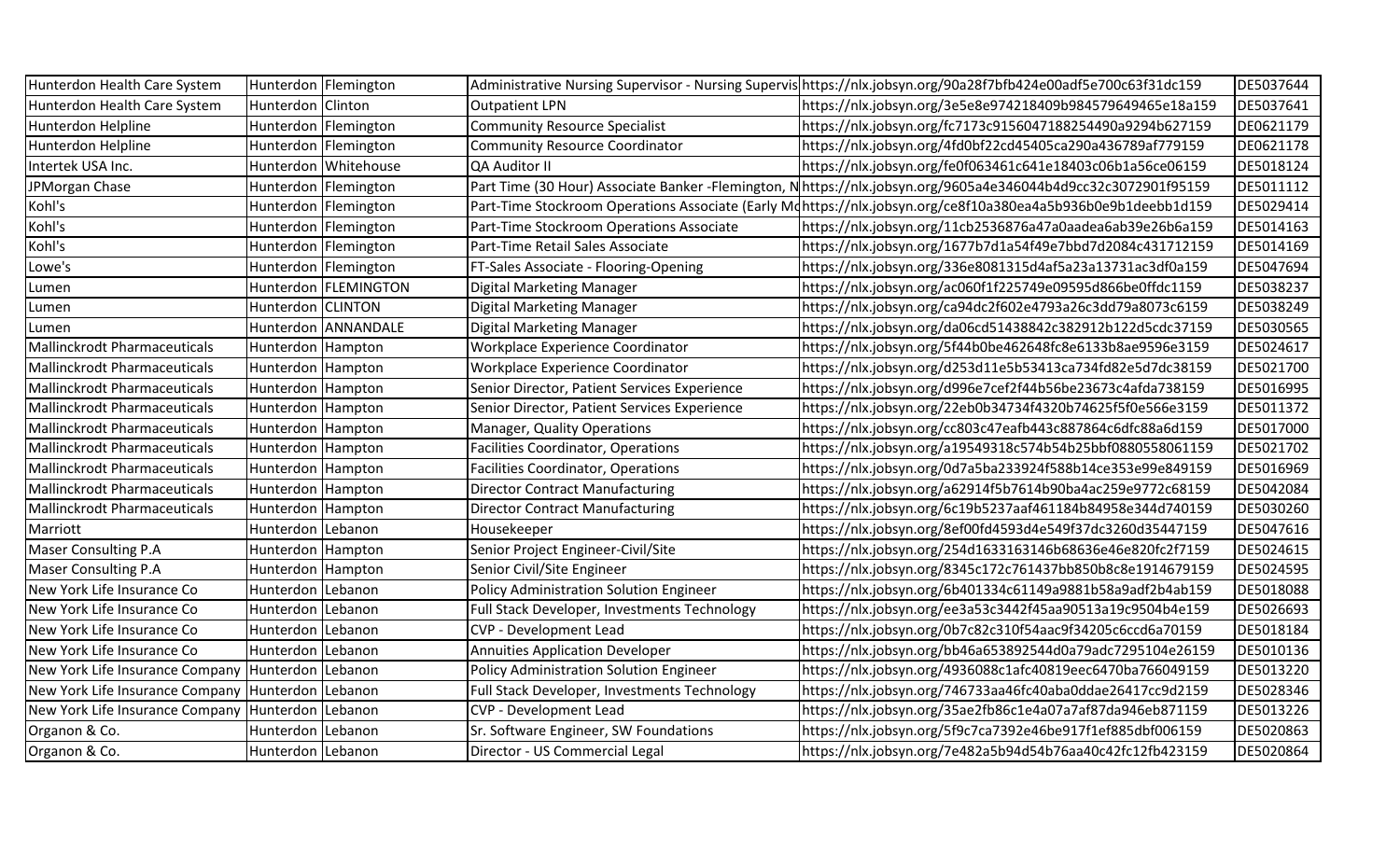| Penske               |                     | Hunterdon Glen Gardner | Diesel Technician/Mechanic III                 | https://nlx.jobsyn.org/005366ace6f741db8ab81437fd19f0f7159                                                     | DE5039042 |
|----------------------|---------------------|------------------------|------------------------------------------------|----------------------------------------------------------------------------------------------------------------|-----------|
| Penske               |                     | Hunterdon Glen Gardner | Diesel Technician/Mechanic II                  | https://nlx.jobsyn.org/6c55bed020254c2eb101fe5542f3d2da159                                                     | DE5021635 |
| Pep Boys             | Hunterdon   Lebanon |                        | <b>Store Driver</b>                            | https://nlx.jobsyn.org/63be894b7c044a9384f7b581fae4a02a159                                                     | DE0637499 |
| Pep Boys             | Hunterdon Lebanon   |                        | Assistant Store Manager                        | https://nlx.jobsyn.org/3740257d06d3421ba3dc41f93475d045159                                                     | DE0618558 |
| Pilot Company        | Hunterdon Hampton   |                        | <b>Subway Sandwich Artist</b>                  | https://nlx.jobsyn.org/e9431c48fdde4fedb3a2f5cc0185901c159                                                     | DE5014465 |
| Pilot Company        | Hunterdon Hampton   |                        | Subway Cashier                                 | https://nlx.jobsyn.org/23ec8a1d3a6643b2b64b1666e3a0d34c159                                                     | DE5014439 |
| Pilot Company        | Hunterdon Hampton   |                        | Miembro del equipo pastelero de delicatessen   | https://nlx.jobsyn.org/caa0f8c980c74db4a0ea8b8b04462fcf159                                                     | DE5014453 |
| Pilot Company        | Hunterdon Hampton   |                        | Miembro del equipo del servicio de combustible | https://nlx.jobsyn.org/cb7b78ec827f4108b2da3293db3263ae159                                                     | DE5014451 |
| Pilot Company        | Hunterdon Hampton   |                        | Miembro del equipo del servicio de caf         | https://nlx.jobsyn.org/242e7935bf4640a1af8016e61f03282a159                                                     | DE5014429 |
| Pilot Company        | Hunterdon Hampton   |                        |                                                | Miembro del equipo del restaurante de servicio rpidohttps://nlx.jobsyn.org/737d1004be2e4fbe9843d985802b61af159 | DE5014457 |
| Pilot Company        | Hunterdon Hampton   |                        |                                                | Miembro del equipo del restaurante de servicio rpidonttps://nlx.jobsyn.org/b0428806e7b84b429b26604e2f15145c159 | DE5014450 |
| <b>Pilot Company</b> | Hunterdon Hampton   |                        |                                                | Miembro del equipo de mantenimiento de la limpiez https://nlx.jobsyn.org/6a18a251ae9b468b929851ac7a7b9a3c159   | DE5014444 |
| Pilot Company        | Hunterdon Hampton   |                        | Miembro del equipo de cajeros                  | https://nlx.jobsyn.org/5a3033710cab469090f63688e72fac06159                                                     | DE5014437 |
| Pilot Company        | Hunterdon Hampton   |                        | Janitorial Maintenance                         | https://nlx.jobsyn.org/d8b5ae40d922411cb943d9fac52df62d159                                                     | DE5014456 |
| Pilot Company        | Hunterdon Hampton   |                        | <b>Fuel Attendant</b>                          | https://nlx.jobsyn.org/594b9238b53a4cb3bd693569b8b2c524159                                                     | DE5014440 |
| Pilot Company        | Hunterdon Hampton   |                        | <b>Fuel Attendant</b>                          | https://nlx.jobsyn.org/74c54de0d1ae403e84e3cf2b207c8831159                                                     | DE5014433 |
| Pilot Company        | Hunterdon Hampton   |                        | Deli Baker                                     | https://nlx.jobsyn.org/1e82947bd81444f8af6badc85c8e05bc159                                                     | DE5014438 |
| Pilot Company        | Hunterdon Hampton   |                        | Coffee Attendant                               | https://nlx.jobsyn.org/eafd30e4d218413aa6cdc2195cadd4ab159                                                     | DE5014448 |
| Pilot Company        | Hunterdon Hampton   |                        | Cashier                                        | https://nlx.jobsyn.org/8970cbd047d04d78a932bf653ddbbdd7159                                                     | DE5014443 |
| Pilot Company        |                     | Hunterdon Bloomsbury   | <b>Subway Sandwich Artist</b>                  | https://nlx.jobsyn.org/6c3e886a1cdc436aa3e52f07e2ed76ef159                                                     | DE5015447 |
| Pilot Company        |                     | Hunterdon Bloomsbury   | <b>Subway Cashier</b>                          | https://nlx.jobsyn.org/73906a16b33140c0b87a1da08363b052159                                                     | DE5015453 |
| Pilot Company        |                     | Hunterdon Bloomsbury   | Miembro del equipo del servicio de caf         | https://nlx.jobsyn.org/882b0b18997141978a5742b237a1a53b159                                                     | DE5015448 |
| Pilot Company        |                     | Hunterdon Bloomsbury   |                                                | Miembro del equipo del restaurante de servicio rpid(https://nlx.jobsyn.org/fe09dd91dcb64fefb419c65c7e2125da159 | DE5015452 |
| <b>Pilot Company</b> |                     | Hunterdon Bloomsbury   |                                                | Miembro del equipo del restaurante de servicio rpidohttps://nlx.jobsyn.org/095a08797190458da46b6e7c09f1334c159 | DE5015444 |
| Pilot Company        |                     | Hunterdon Bloomsbury   | Miembro del equipo de produccin de alimentos   | https://nlx.jobsyn.org/673f15a7521d4cb6927324d3a832d8ca159                                                     | DE5015450 |
| Pilot Company        |                     | Hunterdon Bloomsbury   |                                                | Miembro del equipo de mantenimiento de la limpiez https://nlx.jobsyn.org/5cd66b7f61e841cdb6dcfa87aabff14e159   | DE5015455 |
| Pilot Company        |                     | Hunterdon Bloomsbury   | Miembro del equipo de cajeros                  | https://nlx.jobsyn.org/515b6c5882814ec997fad5a36e63688b159                                                     | DE5015446 |
| Pilot Company        |                     | Hunterdon Bloomsbury   | Janitorial Maintenance                         | https://nlx.jobsyn.org/8f2ed7725c0b462082971ae56a35f64e159                                                     | DE5015454 |
| Pilot Company        |                     | Hunterdon Bloomsbury   | Fuel Attendant                                 | https://nlx.jobsyn.org/b2568c81a1e14a0ba2cd42a1ccdce3fb159                                                     | DE5015451 |
| Pilot Company        |                     | Hunterdon Bloomsbury   | <b>Fuel Attendant</b>                          | https://nlx.jobsyn.org/0310966cc25d4617962d76bc8377239f159                                                     | DE5011630 |
| Pilot Company        |                     | Hunterdon Bloomsbury   | Coffee Attendant                               | https://nlx.jobsyn.org/33279a57fca14ab29069ce00ef2ba8d0159                                                     | DE5015445 |
| Pilot Company        |                     | Hunterdon Bloomsbury   | Cashier                                        | https://nlx.jobsyn.org/0801a05d8654420197930aca9bccbf47159                                                     | DE5015443 |
| QuickChek            | Hunterdon RINGOES   |                        | Team Member - Part Time                        | https://nlx.jobsyn.org/dc672d85a333492db469bab3b4bb8101159                                                     | DE0649245 |
| QuickChek            | Hunterdon RINGOES   |                        | Team Member - Full Time                        | https://nlx.jobsyn.org/e77a4b3bf359439a9d3a1568ee8fd278159                                                     | DE0649246 |